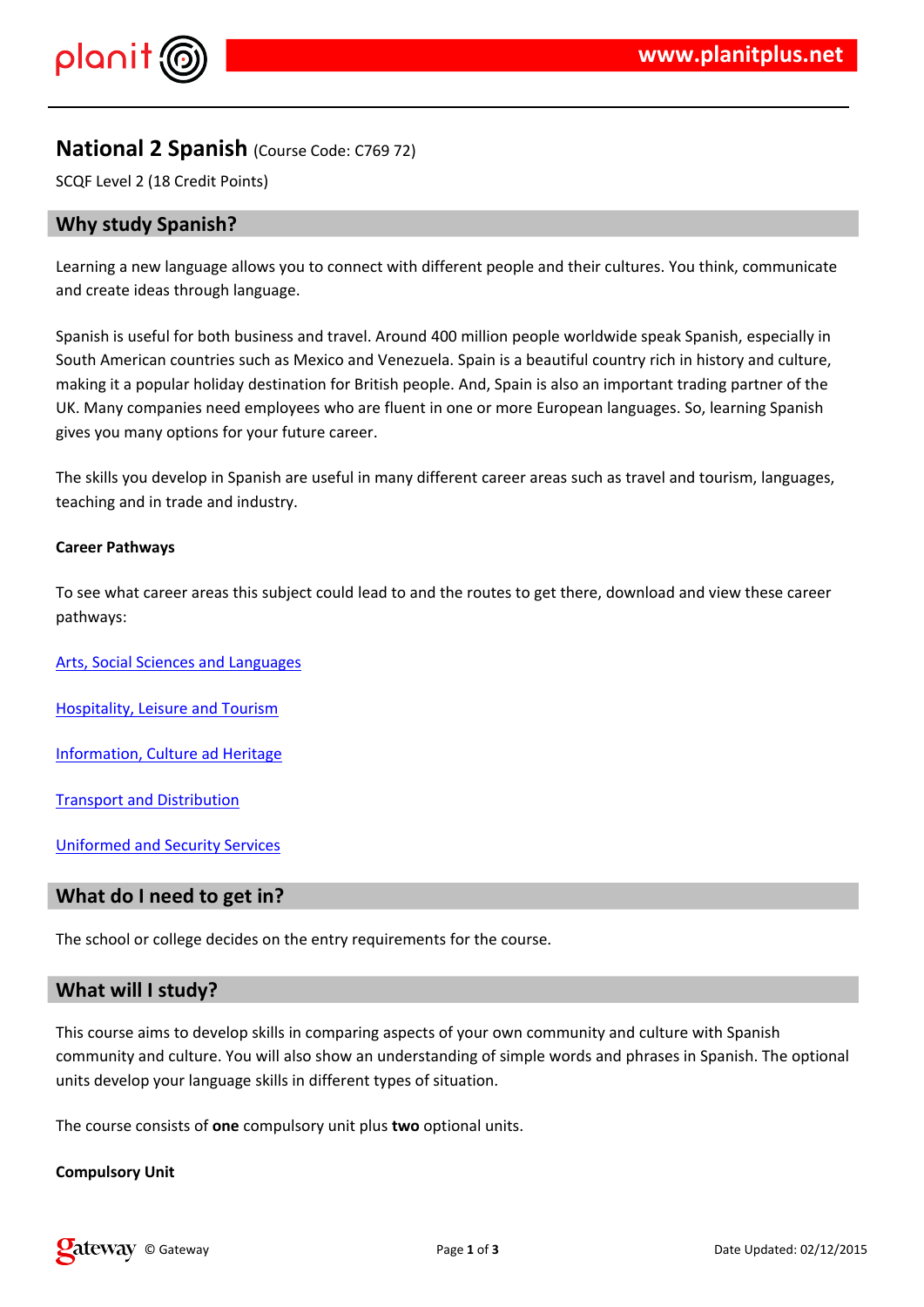

# **Life in Another Country (6 SCQF credit points)**

In this unit you will:

- develop your awareness of the lives, cultures and communities of others
- develop an appreciation of the ways in which they are both similar to and different from your own
- become familiar with simple words and phrases in Spanish.

#### **Optional Units** (Choose any two)

## **Personal Language (6 SCQF credit points)**

In this unit you will:

- develop basic language skills in understanding simple personal information in Spanish
- read or listen to simple words and phrases
- communicate using simple words and phrases.

Any two topics can be chosen from lifestyles and/or education.

## **Transactional Language (6 SCQF credit points)**

In this unit you will:

- develop basic language skills in understanding information in Spanish
- communicate by using Spanish in a transaction
- read or listen to simple words and phrases
- communicate using simple words and phrases.

Any two topics can be chosen from shopping, eating out, travel/touring, accommodation or an equivalent topic.

## **Language in Work (6 SCQF credit points)**

In this unit you will :

- develop basic language skills in understanding instructions or requests for information, goods and/or services in Spanish
- provide information in Spanish
- read or listen to simple words and phrases
- communicate using simple words and phrases.

Any two topics can be chosen from work (shops, café/restaurant, travel/tourism or hospitality).

# **How will I be assessed?**

You will be given practical work and other tasks to do when your teacher thinks you are ready. Your finished work